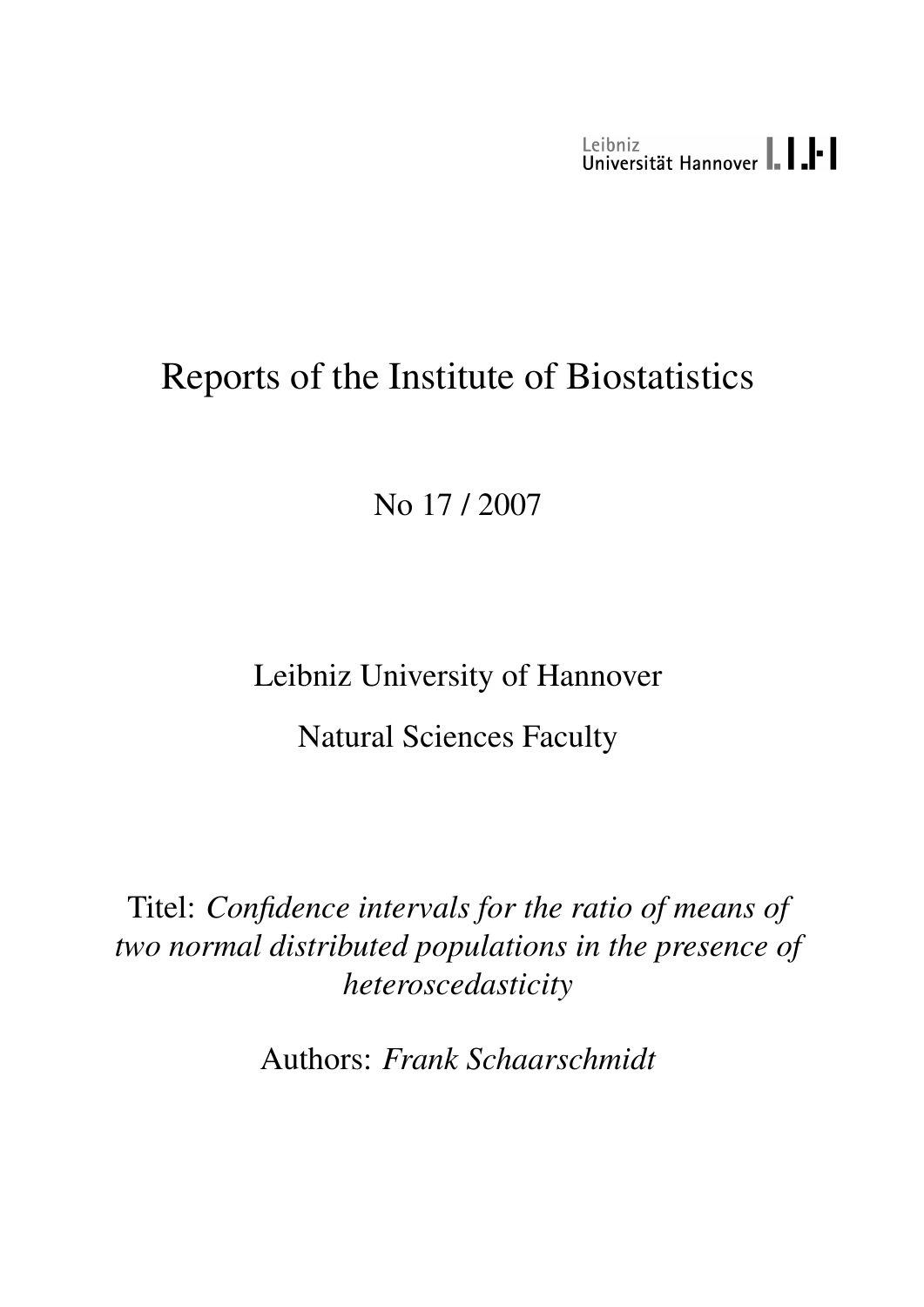#### 1 Introduction

Consider two independent random variables  $X_i$ ,  $i = 1, 2$ , following two normal distributions with possibly differing in means  $\mu_i$  and variances  $\sigma_i^2$ :  $X_i \sim N(\mu_i, \sigma_i^2)$ , with  $\mu_i$  and  $\sigma_i$  unknown. Interest is in estimating the ratio of means  $\rho = \mu_2/\mu_1$ .

#### 2 Confidence intervals for  $\rho$

Confidence intervals for  $\rho$  in the assumed situation have not been published and explicitly characterized. Tamhane and Logan (2004) consider tests of the null-hypothesis  $H_0$ :  $\mu_2/\mu_1 = \rho_0$ , where  $\rho_0$  is an hypothesized value of  $\rho$ . Hasler et al. (in press) consider a similar situation for three populations. The confidence interval defined below is a special case of the method presented in their paper. However, Hasler et al. (in press) provide only very limited characterization of the presented confidence interval method, which is not sufficient for a general recommendation of the method.

Denoting the sample estimates for the mean  $\hat{\mu}_2$ , and  $\hat{\mu}_1$ , and for the sample variances  $\hat{\sigma}_2^2$ , and  $\hat{\sigma}_1^2$ , a Fieller-type interval (Fieller (1954)) is presented in equation (1).

$$
\left[\frac{B}{-2A} \pm \frac{\sqrt{\left(B/2\right)^2 - AC}}{A}\right]
$$
\n(1)

with

$$
A = (\hat{\sigma}_1^2 c^2 / n_1) - \hat{\mu}_1^2,
$$
  
\n
$$
B = 2\hat{\mu}_2 \hat{\mu}_1
$$
  
\n
$$
C = (\hat{\sigma}_2^2 c^2 / n_2) - \hat{\mu}_2^2,
$$
  
\n
$$
c = t_{df = df_S(\hat{\rho}, \hat{\sigma}_1^2, \hat{\sigma}_1^2, n_1, n_2), 1 - \alpha/2},
$$

and finally

.

$$
df_S(\hat{\rho}, \hat{\sigma}_1^2, \hat{\sigma}_1^2, n_1, n_2) = \frac{\hat{\sigma}_2^2/n_2 + \rho^2 \hat{\sigma}_1^2/n_1}{\hat{\sigma}_2^2/\left(n_2^2(n_2 - 1)\right) + \rho^4 \hat{\sigma}_1^2/\left(n_1^2(n_1 - 1)\right)}
$$

Note, that the confidence degenerates in case that  $A \geq 0$ , i.e.  $\mu_1$  is not significantly different from 0. The confidence bounds obtained from equation (1) depend on the degree of freedom which depends on the known constants  $n_1, n_2$  and the unknown parameters  $\sigma_1^2, \sigma_2^2$  and  $\rho$ . Also in the test proposed by Tamhane and Logan (2004), the Satterthwaite-adjusted test and confidence interval for the difference of means the degrees of freedom depends on  $\sigma_1^2$ , and  $\sigma_2^2$ . Still the latter have been shown to perform well in practical situations, see e.g. Wang and Chow (2002). However, the dependence on  $\rho$  is special to the multiplicative formulation of hypotheses and might introduce an additional variation or even bias to the confidence bounds. In the test, the degree of freedom is computed under the null-hypothesis for a fixed value  $\rho = \rho_0$ , hence the problem is not discussed by Tamhane and Logan (2004). For confidence interval construction, two solutions are possible:

First, one might plug-in the estimated ratio parameter  $\hat{\rho} = \hat{\mu}_2 / \hat{\mu}_1$  and compute the degree of freedom based on this estimate. Such a confidence interval will be at least slightly inconsitent with Tamhane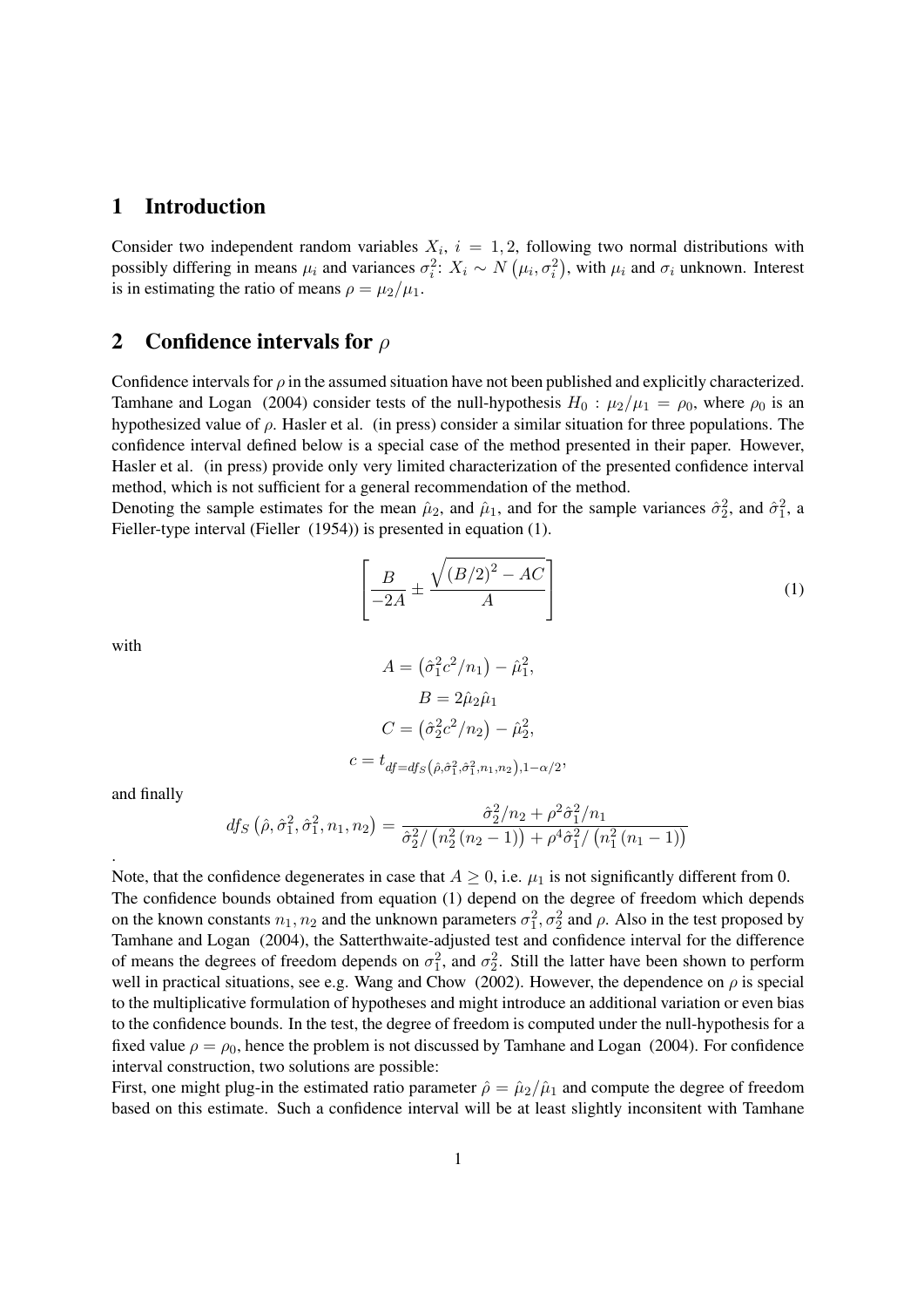and Logan's test for a number of situations, but is computationally simple.

Second, confidence bounds can be found by iteratively searching for values of  $\rho_0$ , such that Equation 2 is satisfied.

$$
\frac{\hat{\mu}_2 - \rho_0 \hat{\mu}_1}{\sqrt{\hat{\sigma}_2^2/n_2 + \rho_0^2 \hat{\sigma}_1^2/n_1}} = t_{df = df_S(\rho_0), 1 - \alpha/2}
$$
\n(2)

Such an interval will be consistent with the corresponding test by Tamhane and Logan (2004), but is computationally more difficult.

# 3 Objective

This report aims to characterize the coverage probability of the confidence limits constructed using Equation 1 using a plug-in of  $\hat{\rho}$  to calculate the degree of freedom in dependence of  $n_1, n_2, \sigma_1^2, \sigma_2^2$  and  $\rho$ .

## 4 Summary

Generally, both intervals show comparable and acceptable coverage probabilities. If the sample sizes are severly unbalanced (e.g.,  $n_1=5$ ,  $n_2=100$ ), slightly liberal confidence intervals may occur. In such situations the coverage probability of two-sided nominal 95% confidence intervals rarely fell below 94% and never fell below 93% in the considered settings.

Lower Fieller confidence limits may be slightly liberal when the sample size in the numerator group is much lower than in the denominator group or the sample size is very low  $(n_i = 5)$  in both groups and the numerator group shows a higher variance. The coverage probability rarely was below 97% and never fell below 96.5%.

Upper Fieller confidence limits may be slightly liberal when the sample size in the denominator group is much lower than in the numerator. The coverage probability rarely was below 97% and never fell below 96.5%.

## 5 Simulation study

#### 5.1 Settings

A simulation study was performed for all 720 combinations of the following parameters:  $\mu_1 = 100$ ,  $\mu_2 = \rho \mu_1 = 10, 50, 80, 90, 100, 111, 125, 200, 1000, CV_2 = 0.01, 0.05, 0.1, 0.5, 1, CV_1 = 0.1,$  $n_2 = 5, 10, 20, 100, n_1 = 5, 10, 20, 100$ , where  $CV_i = \sigma_i/\mu_i$ . Coverage probabilities were considered for two-sided 95%-intervals, as well as of lower and upper 97.5%-bounds separately.

For each parameter setting, the coverage probability was estimated based on 10,000 simulation runs. Note, that for a single experiment with 10,000 Bernoulli trials, 9,537 successes are the lowest count which allows to conclude that the proportion of success is significantly larger than 0.95 at the 5% level; 9,463 successes are the highest count which allows to conclude that the proportion is significantly lower than 0.95 at the 5% level.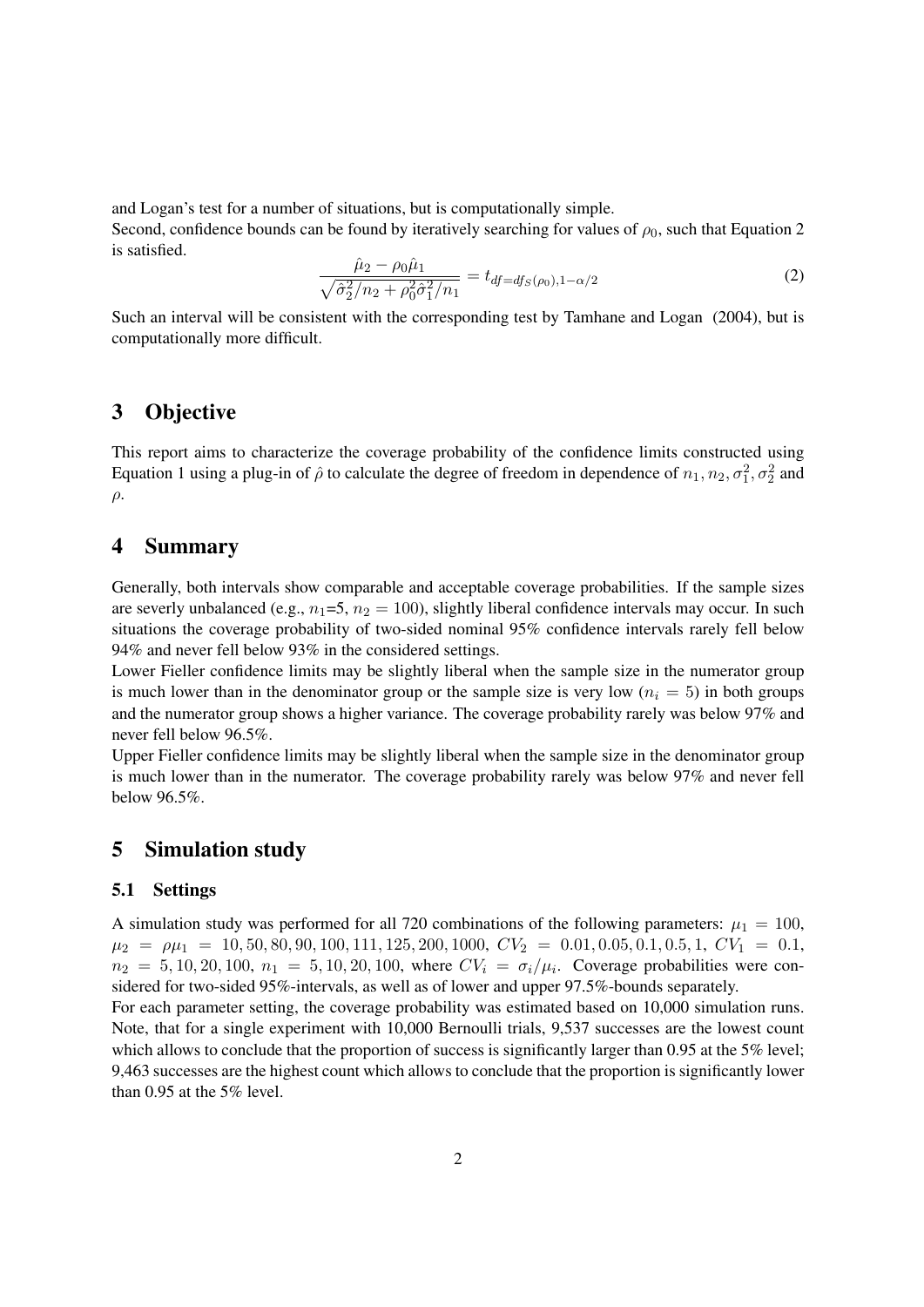

Figure 1: Comparison of coverage probabilities of two-sided nominal 95% Fieller-type intervals and the interval derived by test inversion

#### $5.2$ **Detailed results**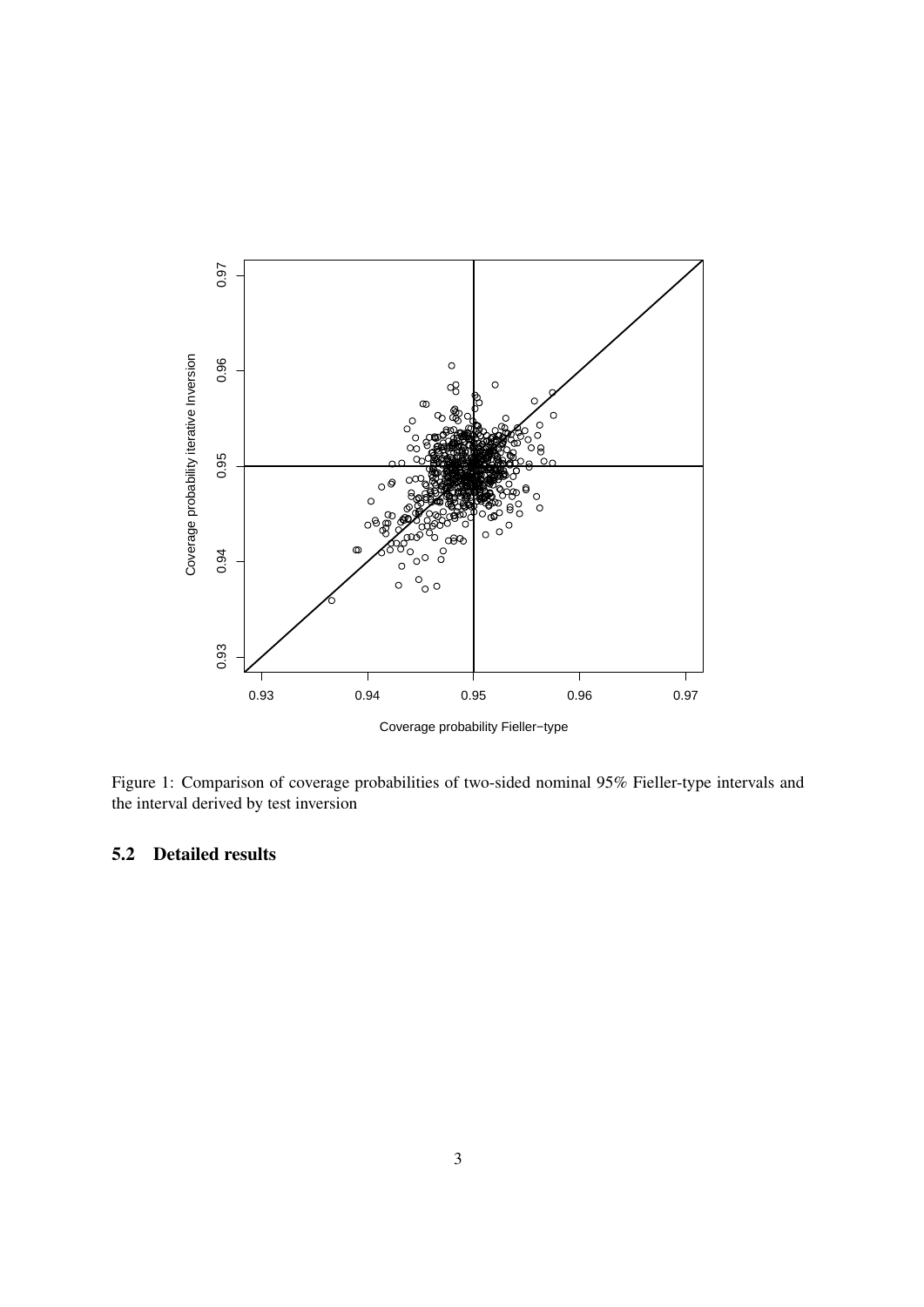

Figure 2: Coverage probabilities of two-sided nominal 95% Fieller-type intervals and the intervals derived by test inversion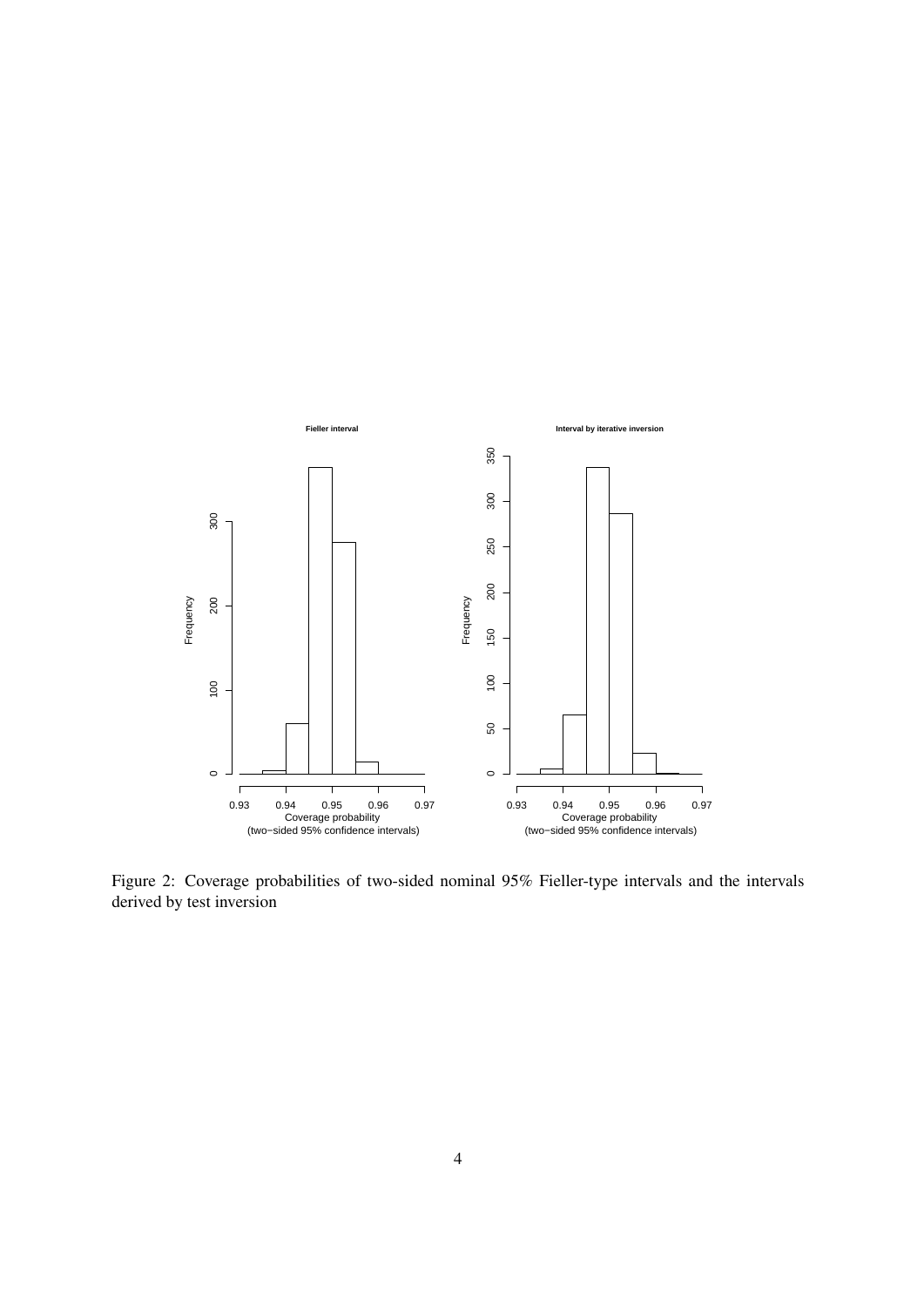| Coverage probability |        |        | Mean    |         | CV <sub>1</sub> |        | Sample size       |       |
|----------------------|--------|--------|---------|---------|-----------------|--------|-------------------|-------|
| two-sided            | lower  | upper  | $\mu_1$ | $\mu_2$ | $CV_2$          | $CV_1$ | $n_{\mathcal{D}}$ | $n_1$ |
| 0.9366               | 0.9676 | 0.9690 | 100     | 80      | 0.05            | 0.10   |                   | 100   |
| 0.9389               | 0.9680 | 0.9709 | 100     | 111     | 0.05            | 0.10   |                   | 100   |
| 0.9391               | 0.9683 | 0.9708 | 100     | 1000    | 0.05            |        |                   | 100   |

Table 1: Settings, for which the coverage probability of nominal 95% two-sided Fieller-type intervals fell below 94%.

| Coverage probability |        |        | Mean    |         | CV     |        | Sample size    |                |
|----------------------|--------|--------|---------|---------|--------|--------|----------------|----------------|
| two-sided            | lower  | upper  | $\mu_1$ | $\mu_2$ | $CV_2$ | $CV_1$ | n <sub>2</sub> | n <sub>1</sub> |
| 0.9372               | 0.9689 | 0.9683 | 100     | 10      | 0.05   | 0.10   | 20             | 5              |
| 0.9382               | 0.9725 | 0.9657 | 100     | 10      | 0.10   | 0.10   | 100            | 5              |
| 0.9375               | 0.9698 | 0.9677 | 100     | 100     | 0.10   | 0.10   | 5              | 20             |
| 0.9360               | 0.9670 | 0.9690 | 100     | 80      | 0.05   | 0.10   | 5              | 100            |
| 0.9376               | 0.9700 | 0.9676 | 100     | 125     | 0.05   | 0.10   | 5              | 100            |
| 0.9396               | 0.9706 | 0.9690 | 100     | 200     | 0.05   | 0.10   | 5              | 100            |

Table 2: Settings, for which the coverage probability of nominal 95% two-sided intervals derived by test iterative inversion fell below 94%.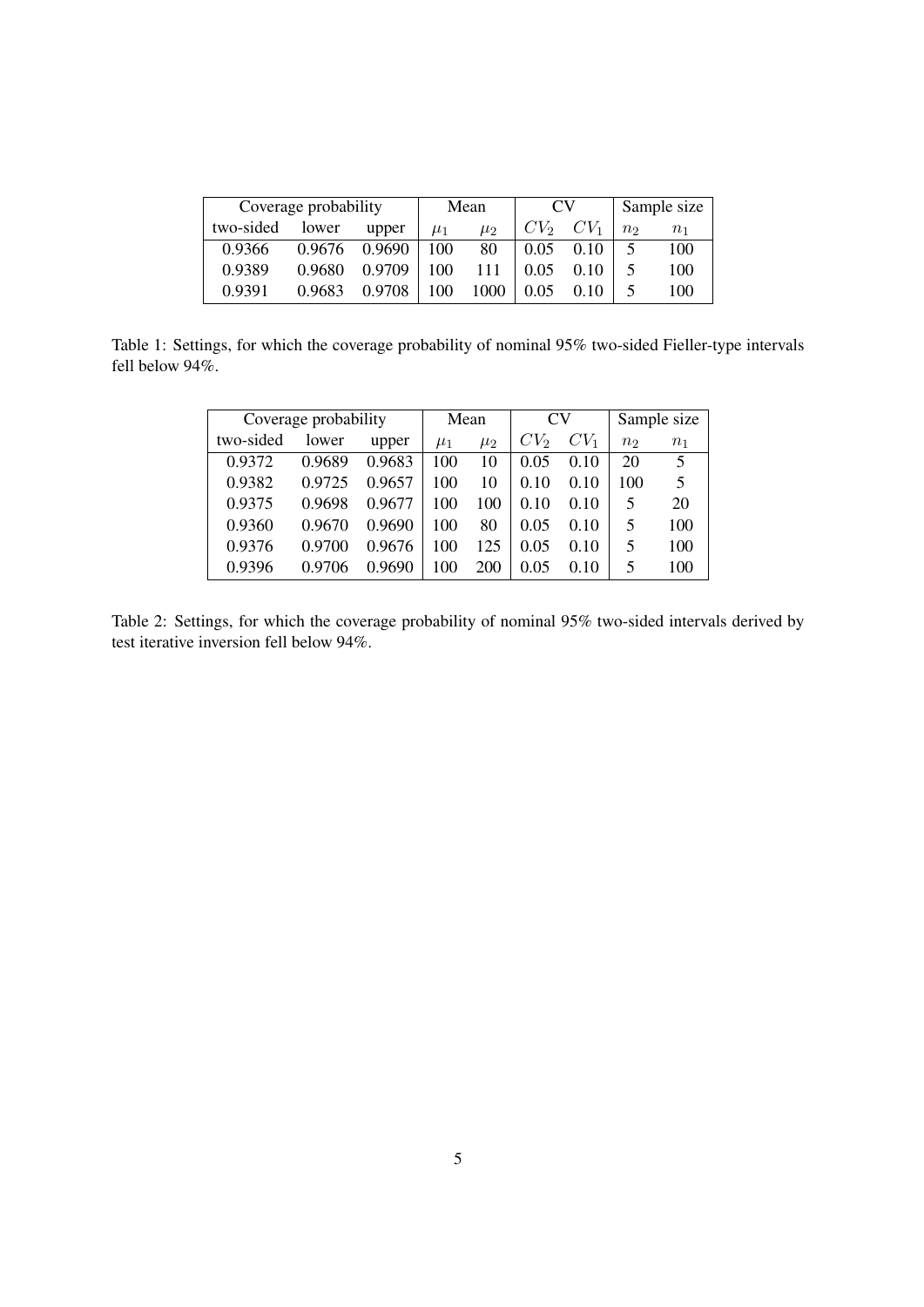

Figure 3: Comparison of coverage probabilities of lower nominal 97.5% Fieller-type limits and the limits derived by test inversion

5.2.1 Lower 97.5% limits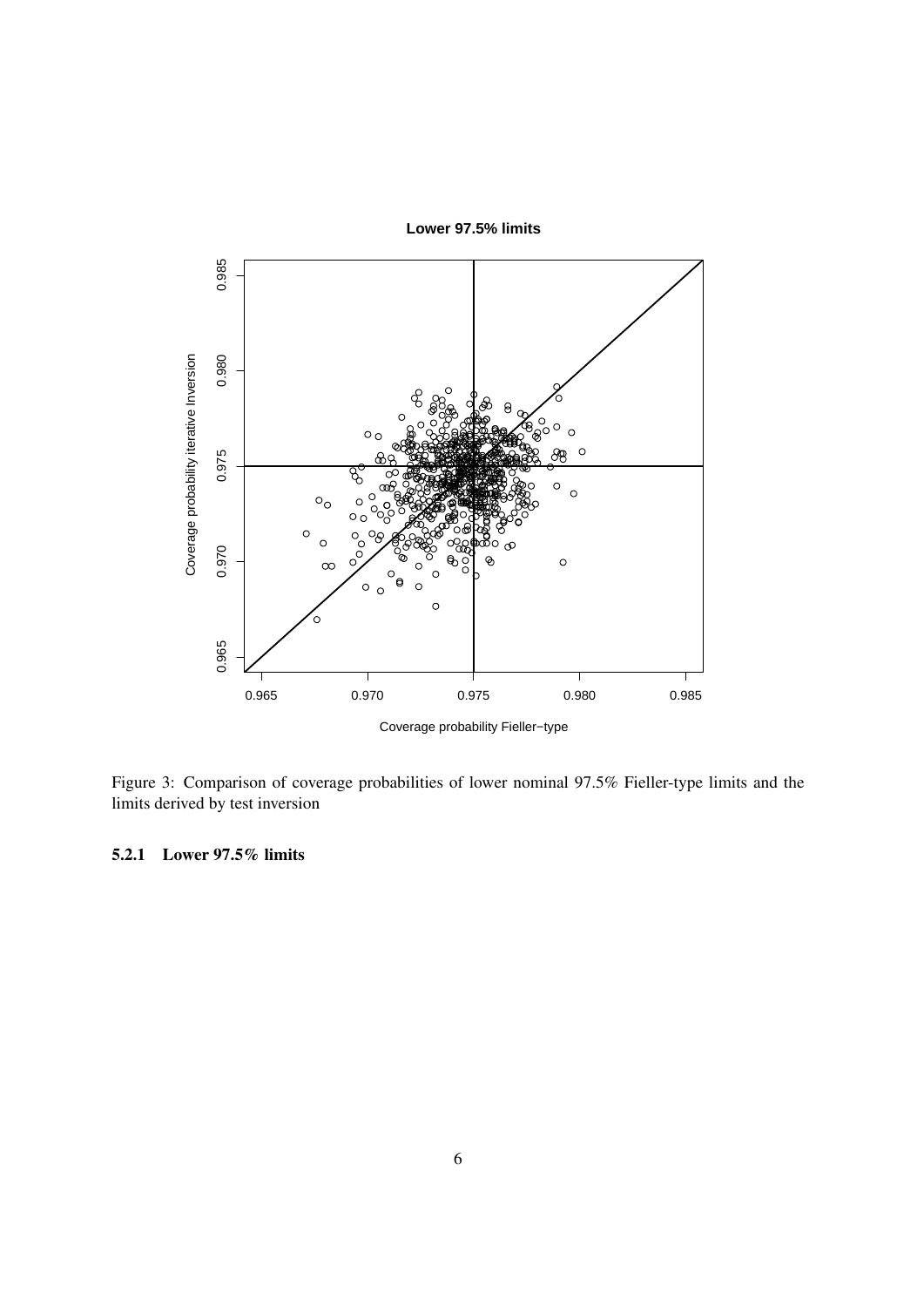

Figure 4: Coverage probabilities of lower nominal 97.5% Fieller-type limits and the limits derived by test inversion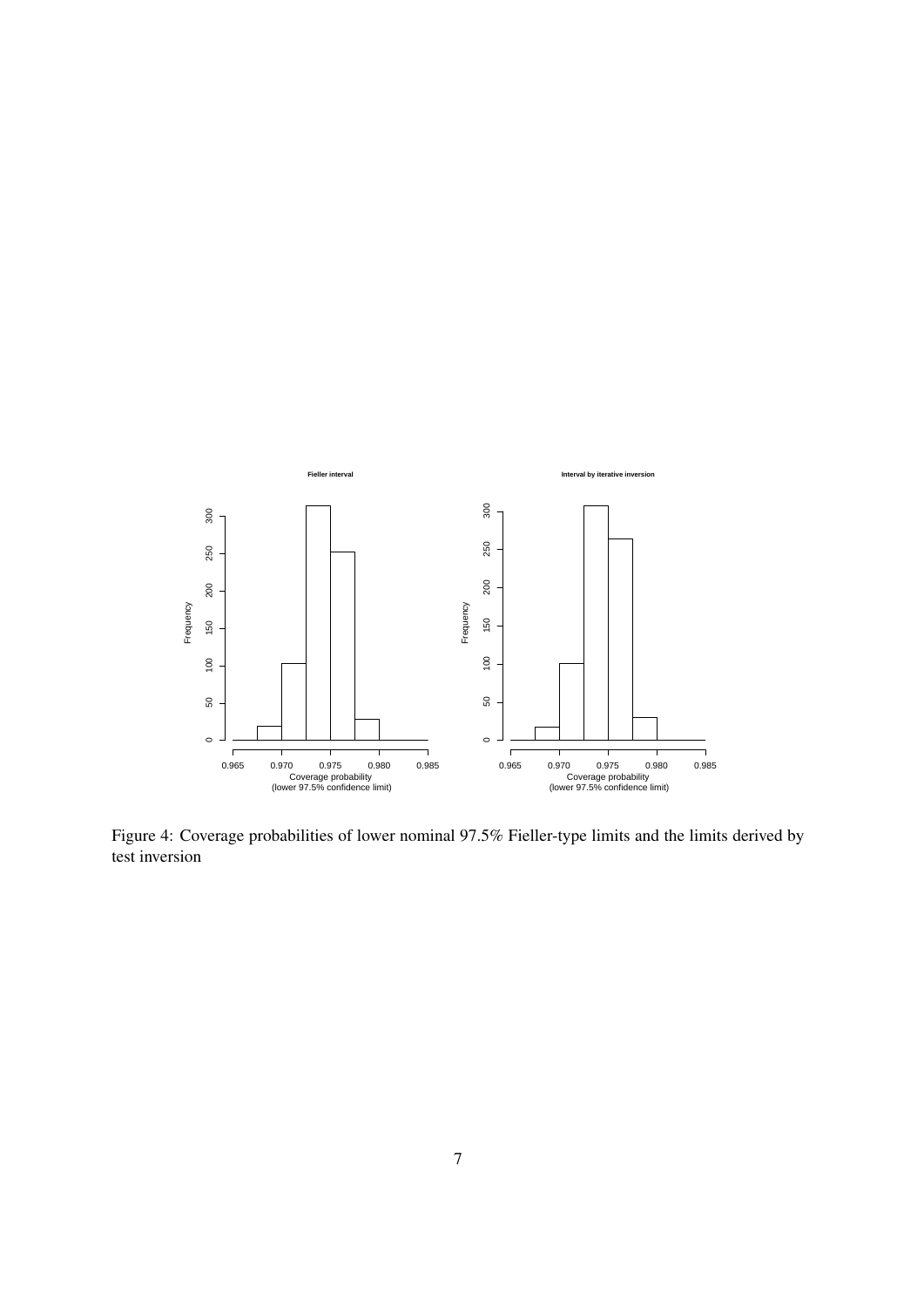| Coverage    | Mean    |         | <b>CV</b> |        | Sample size    |         |
|-------------|---------|---------|-----------|--------|----------------|---------|
| probability | $\mu_1$ | $\mu_2$ | $CV_2$    | $CV_1$ | n <sub>2</sub> | $n_{1}$ |
| 0.9677      | 100     | 111     | 0.50      | 0.10   | 5              | 5       |
| 0.9694      | 100     | 125     | 0.50      | 0.10   | 5              | 5       |
| 0.9696      | 100     | 200     | 0.50      | 0.10   | 5              | 5       |
| 0.9697      | 100     | 1000    | 0.50      | 0.10   | 5              | 5       |
| 0.9696      | 100     | 50      | 1.00      | 0.10   | 5              | 5       |
| 0.9694      | 100     | 50      | 0.10      | 0.10   | 5              | 10      |
| 0.9696      | 100     | 200     | 0.50      | 0.10   | 5              | 10      |
| 0.9699      | 100     | 50      | 0.10      | 0.10   | 5              | 20      |
| 0.9693      | 100     | 111     | 0.10      | 0.10   | 5              | 20      |
| 0.9693      | 100     | 125     | 0.10      | 0.10   | 5              | 20      |
| 0.9697      | 100     | 200     | 0.10      | 0.10   | 5              | 20      |
| 0.9676      | 100     | 80      | 0.05      | 0.10   | 5              | 100     |
| 0.9679      | 100     | 100     | 0.05      | 0.10   | 5              | 100     |
| 0.9680      | 100     | 111     | 0.05      | 0.10   | 5              | 100     |
| 0.9693      | 100     | 125     | 0.05      | 0.10   | 5              | 100     |
| 0.9683      | 100     | 1000    | 0.05      | 0.10   | 5              | 100     |
| 0.9698      | 100     | 50      | 0.10      | 0.10   | 5              | 100     |
| 0.9671      | 100     | 100     | 0.10      | 0.10   | 5              | 100     |
| 0.9681      | 100     | 200     | 0.05      | 0.10   | 10             | 100     |

Table 3: Settings for which coverage probability of lower 97.5 % limits of Fieller-type intervals fell below 97%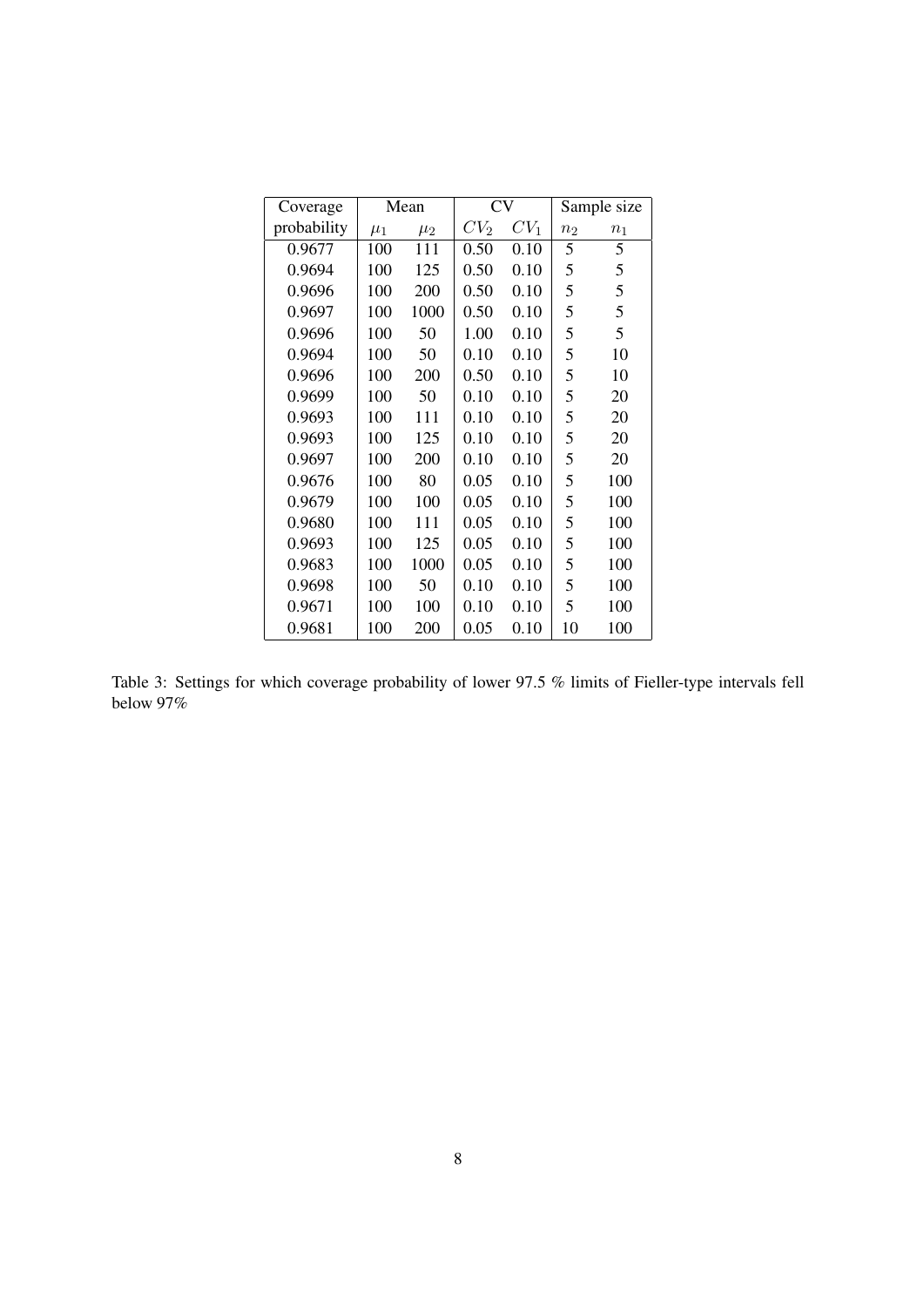| Coverage    |         | Mean    | <b>CV</b>       |        | Sample size    |         |
|-------------|---------|---------|-----------------|--------|----------------|---------|
| probability | $\mu_1$ | $\mu_2$ | CV <sub>2</sub> | $CV_1$ | n <sub>2</sub> | $n_{1}$ |
| 0.9700      | 100     | 10      | 0.50            | 0.10   | 5              | 5       |
| 0.9694      | 100     | 111     | 1.00            | 0.10   | 5              | 5       |
| 0.9689      | 100     | 10      | 0.05            | 0.10   | 20             | 5       |
| 0.9696      | 100     | 111     | 0.05            | 0.10   | 20             | 5       |
| 0.9690      | 100     | 10      | 0.10            | 0.10   | 20             | 5       |
| 0.9677      | 100     | 90      | 0.10            | 0.10   | 20             | 5       |
| 0.9687      | 100     | 50      | 0.10            | 0.10   | 5              | 20      |
| 0.9694      | 100     | 90      | 0.10            | 0.10   | 5              | 20      |
| 0.9698      | 100     | 100     | 0.10            | 0.10   | 5              | 20      |
| 0.9687      | 100     | 1000    | 0.50            | 0.10   | 5              | 20      |
| 0.9685      | 100     | 10      | 0.05            | 0.10   | 5              | 100     |
| 0.9670      | 100     | 80      | 0.05            | 0.10   | 5              | 100     |
| 0.9698      | 100     | 111     | 0.05            | 0.10   | 5              | 100     |
| 0.9698      | 100     | 1000    | 0.05            | 0.10   | 5              | 100     |
| 0.9693      | 100     | 1000    | 0.10            | 0.10   | 100            | 100     |

Table 4: Settings for which coverage probability of lower 97.5 % limits of intervals by iterative inversion fell below 97%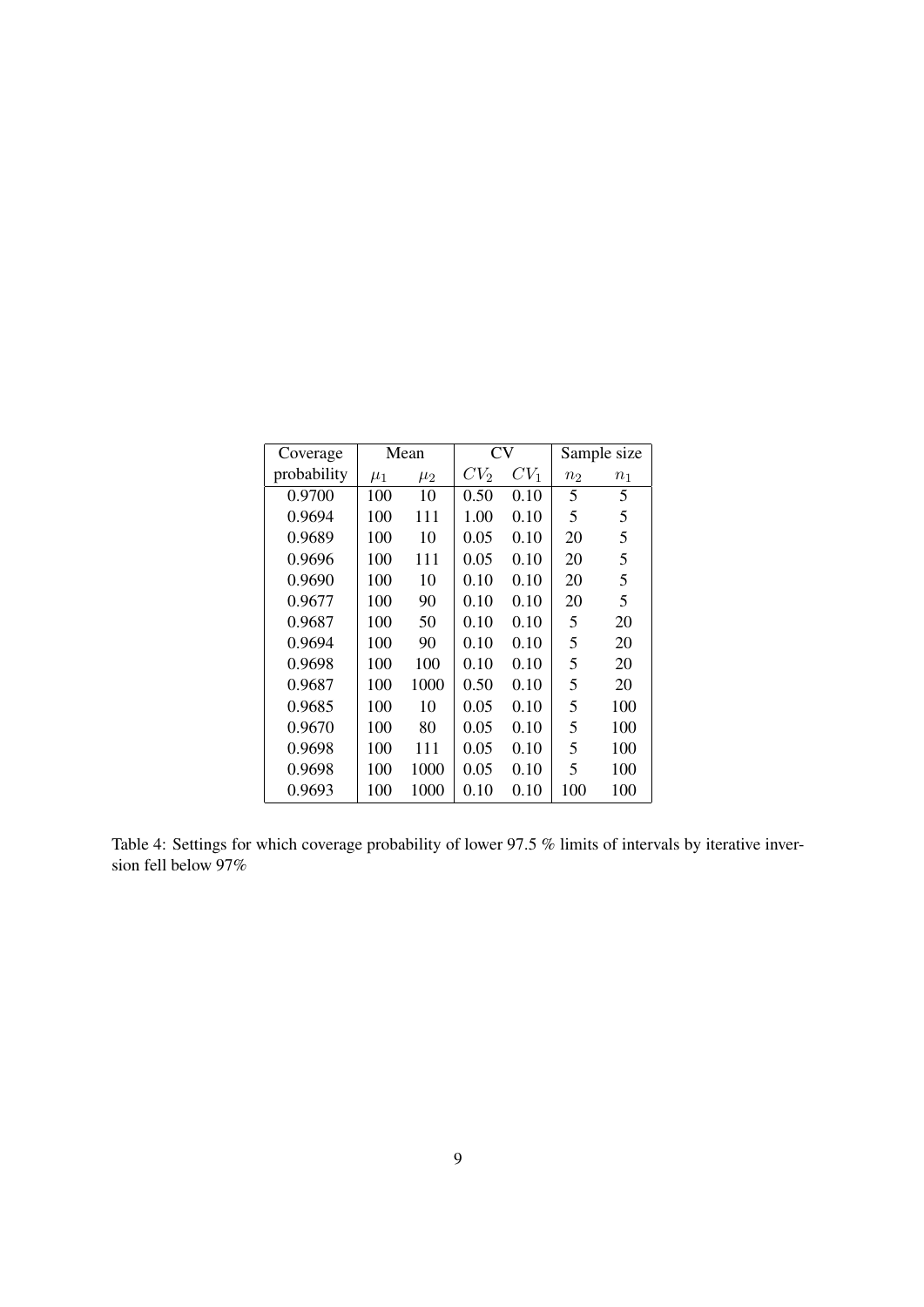

Figure 5: Comparison of coverage probabilities of nominal upper 97.5% Fieller-type limits and the limits derived by test inversion

Upper 97.5% bounds  $5.3$ 

Upper 97.5% limits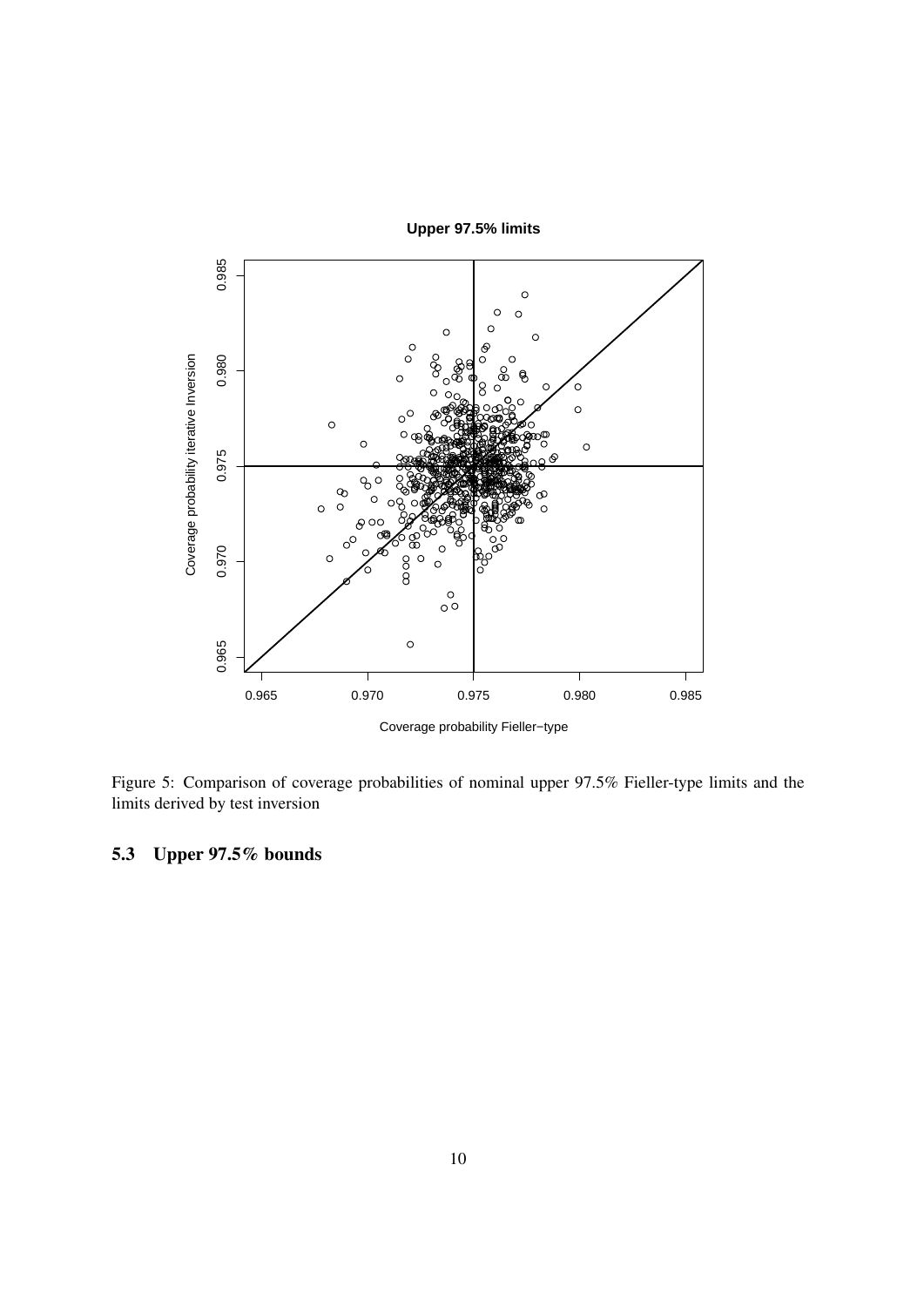

Figure 6: Coverage probabilities of upper nominal 97.5% Fieller-type limits and the limits derived by test inversion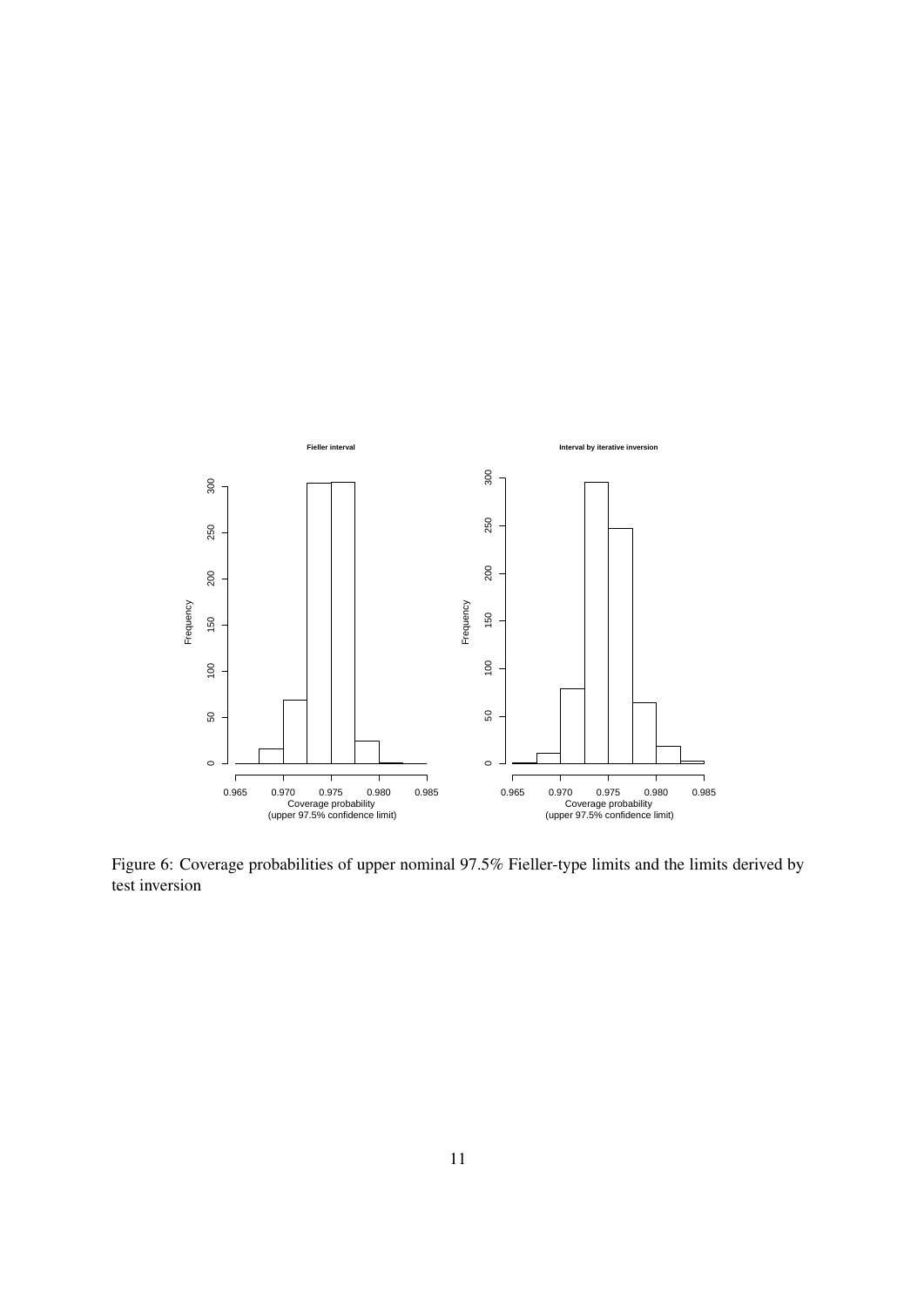| Coverage    | Mean    |         | CV     |        | Sample size    |       |
|-------------|---------|---------|--------|--------|----------------|-------|
| probability | $\mu_1$ | $\mu_2$ | $CV_2$ | $CV_1$ | n <sub>2</sub> | $n_1$ |
| 0.9698      | 100     | 200     | 0.01   | 0.10   | 5              | 5     |
| 0.9690      | 100     | 90      | 0.05   | 0.10   | 10             | 5     |
| 0.9699      | 100     | 100     | 0.05   | 0.10   | 20             | 5     |
| 0.9687      | 100     | 200     | 0.05   | 0.10   | 20             | 5     |
| 0.9689      | 100     | 90      | 0.10   | 0.10   | 20             | 5     |
| 0.9682      | 100     | 100     | 0.10   | 0.10   | 20             | 5     |
| 0.9697      | 100     | 125     | 0.10   | 0.10   | 20             | 5     |
| 0.9693      | 100     | 50      | 0.10   | 0.10   | 100            | 5     |
| 0.9678      | 100     | 80      | 0.10   | 0.10   | 100            | 5     |
| 0.9696      | 100     | 111     | 0.10   | 0.10   | 100            | 5     |
| 0.9698      | 100     | 1000    | 0.05   | 0.10   | 10             | 10    |
| 0.9683      | 100     | 125     | 0.10   | 0.10   | 100            | 10    |
| 0.9690      | 100     | 80      | 0.05   | 0.10   | 5              | 100   |
| 0.9687      | 100     | 111     | 0.10   | 0.10   | 5              | 100   |

Table 5: Settings for which coverage probability of upper 97.5 % limits of Fieller-type intervals fell below 97%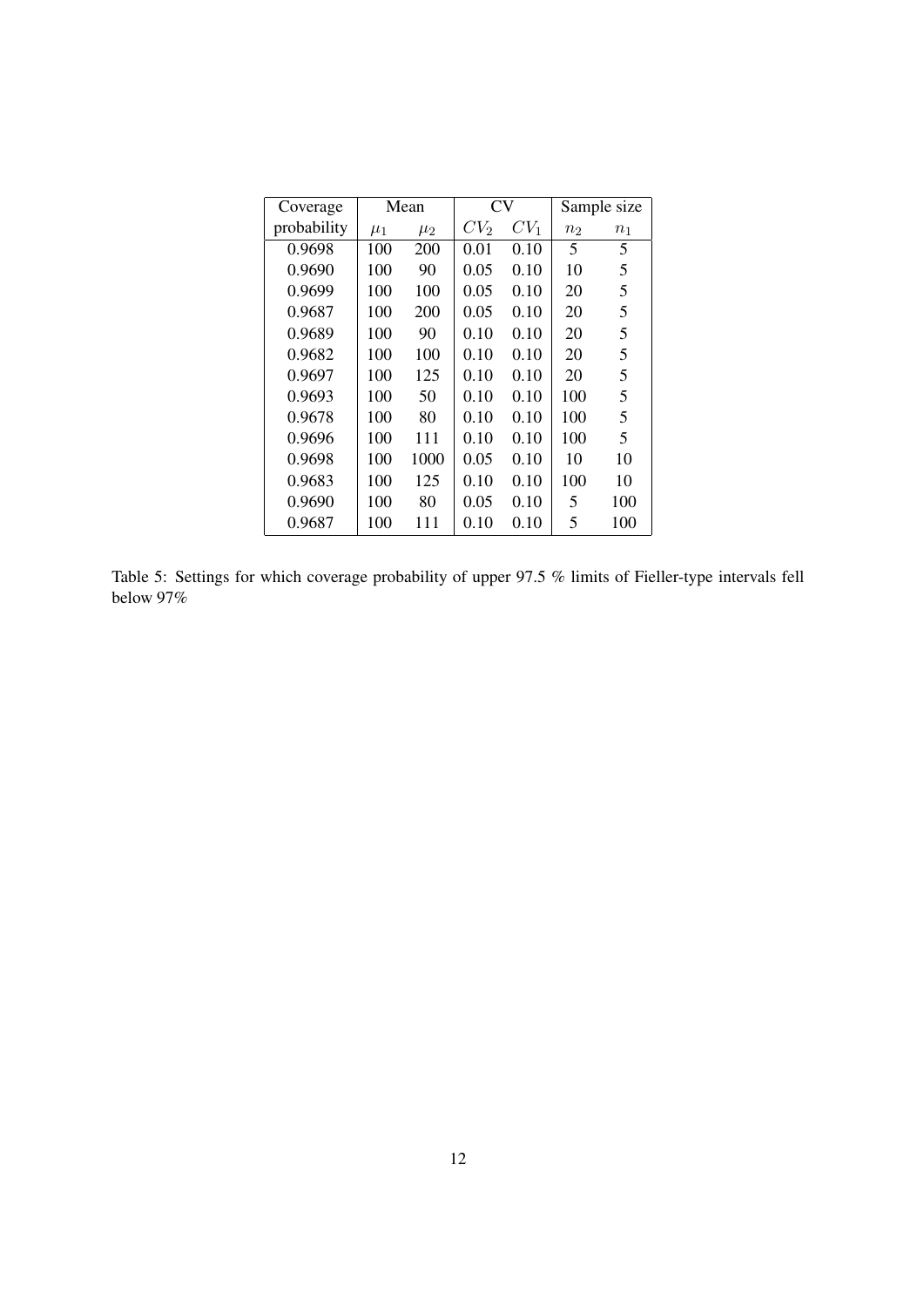| Coverage    | Mean    |         | CV     |        | Sample size    |         |
|-------------|---------|---------|--------|--------|----------------|---------|
| probability | $\mu_1$ | $\mu_2$ | $CV_2$ | $CV_1$ | n <sub>2</sub> | $n_{1}$ |
| 0.9693      | 100     | 80      | 0.05   | 0.10   | 10             | 5       |
| 0.9683      | 100     | 10      | 0.05   | 0.10   | 20             | 5       |
| 0.9657      | 100     | 10      | 0.10   | 0.10   | 100            | 5       |
| 0.9699      | 100     | 200     | 0.50   | 0.10   | 100            | 5       |
| 0.9677      | 100     | 100     | 0.10   | 0.10   | 5              | 20      |
| 0.9696      | 100     | 125     | 0.10   | 0.10   | 5              | 20      |
| 0.9700      | 100     | 1000    | 0.05   | 0.10   | 20             | 20      |
| 0.9696      | 100     | 50      | 0.05   | 0.10   | 5              | 100     |
| 0.9690      | 100     | 80      | 0.05   | 0.10   | 5              | 100     |
| 0.9698      | 100     | 90      | 0.05   | 0.10   | 5              | 100     |
| 0.9676      | 100     | 125     | 0.05   | 0.10   | 5              | 100     |
| 0.9690      | 100     | 200     | 0.05   | 0.10   | 5              | 100     |

Table 6: Settings for which coverage probability of upper 97.5 % limits of intervals by iterative inversion fell below 97%